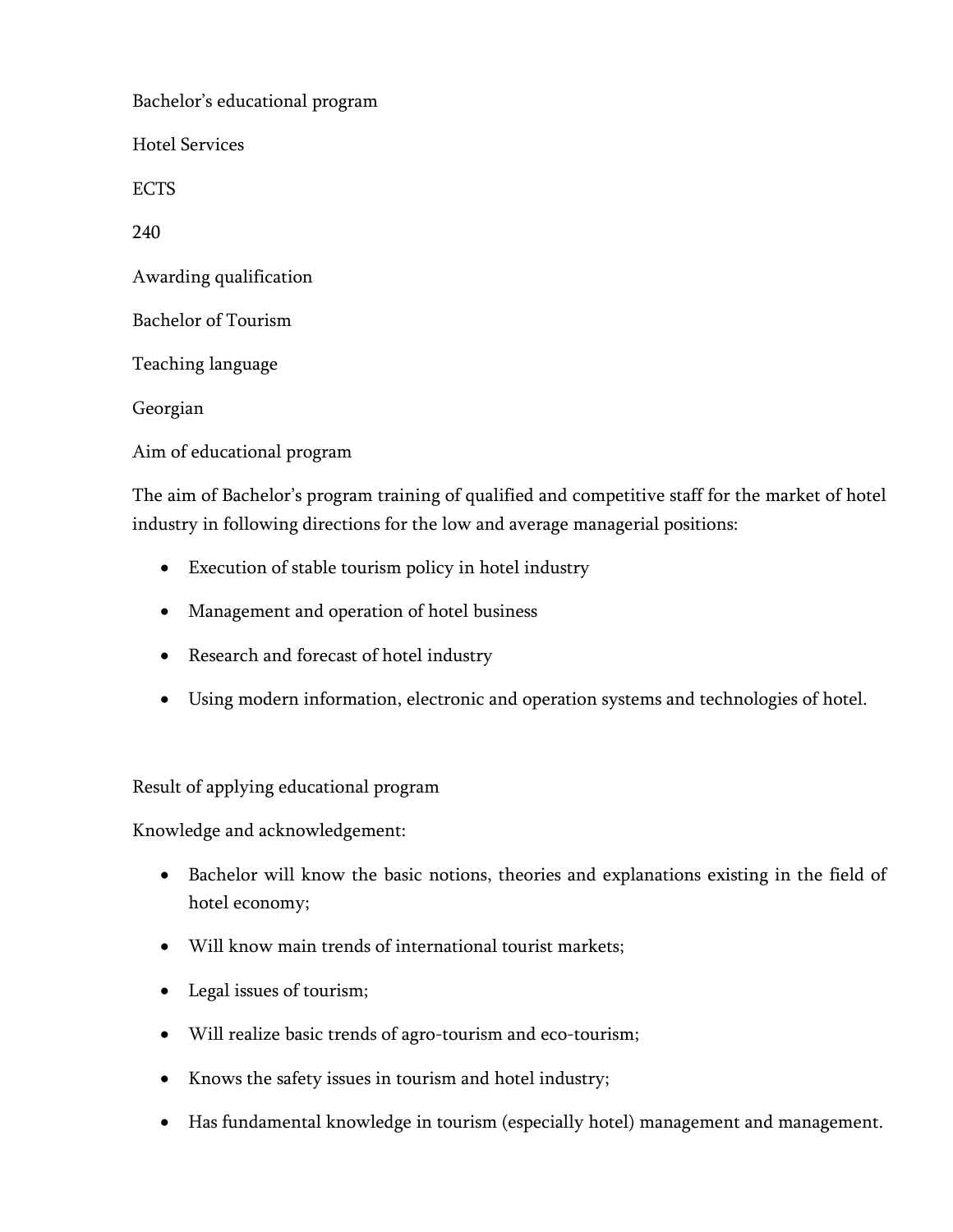- Knows the basic notions and trends of tourism / hotel marketing and human resource management.
- Methods of providing services (booking, placement, catering, administration of events, food safety) necessary for hotel service at professional level.
- Ability to analyze professional processes in hotel business.

Ability to use knowledge in practice:

- On the basis of results of statistic and marketing computations execution of relevant activity in practice;
- He will be able to on the basis of relevant computations and notice of problems of tour-operation, distribution chain, recreation, industry of meetings and events, sightseeing and sector of attractions, sector of catering service, industry of entertainment, sector of transportation, service sector, allocation service take measures necessary for their eradication.
- Is able to develop the information obtained;
- Is able to diversify the hotel products;
- Bachelor is able to administer human resources in tourism / hotel industry and organize restaurant and catering services, events, meetings and festivals.

Ability to draw conclusion:

- Ability to determine the positive and negative sides existing in the field of service;
- Ability to analyze processes in tourism / hotel business;
- Determination of marketing strategy of tourism / hotel.
- On the basis of knowledge gained is able to take relevant decisions in the field of tourism / hotel.
- Is able to estimate the expected risks in tourism.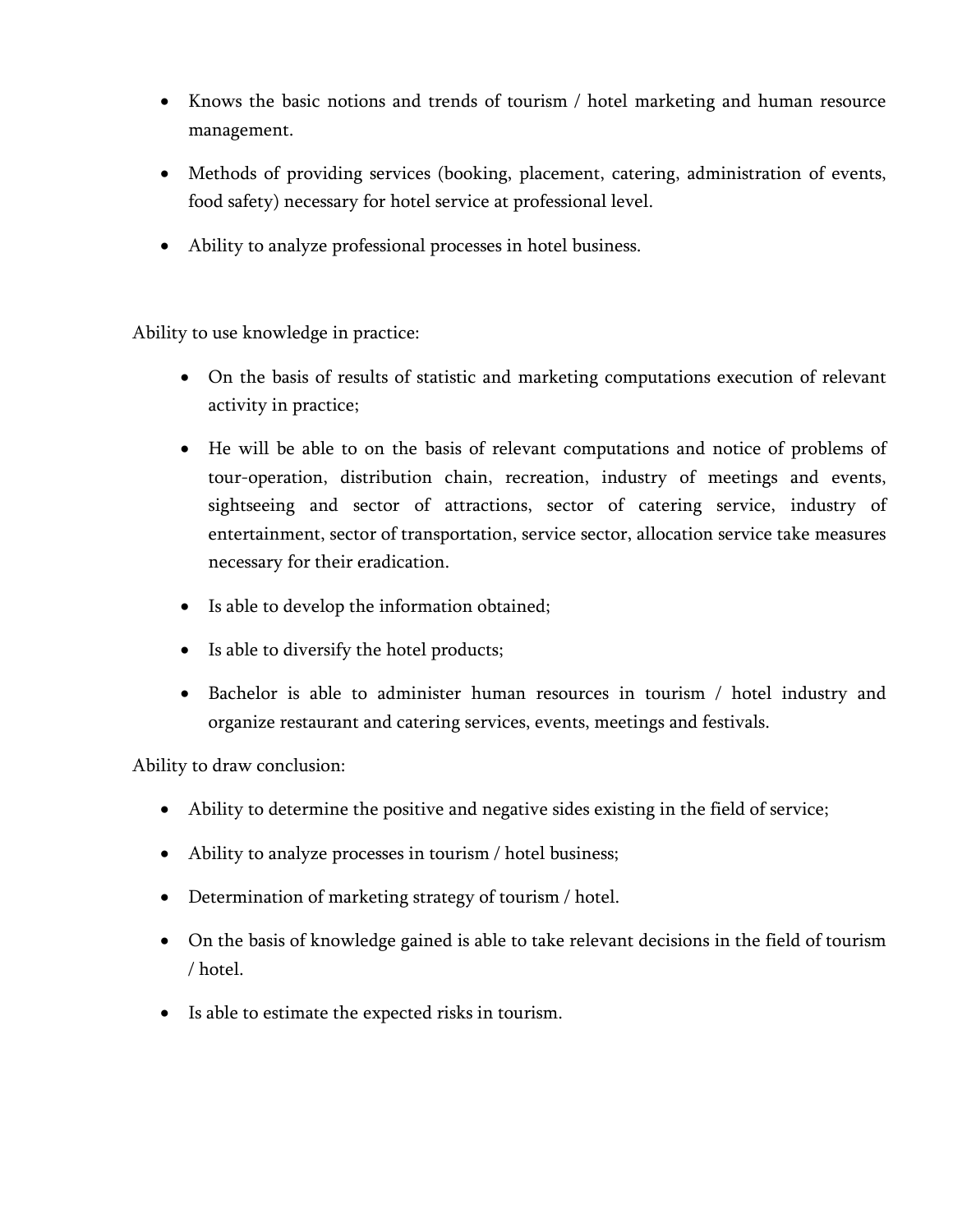Ability to communicate:

- Effective written and verbal communication abilities in the field of hotel/tourism in Georgian and foreign languages;
- Verbal and written form electronic communication in Georgian and foreign languages;
- Ability to express own ideas with arguments;
- Handle negotiations with business partners in Georgian as well as foreign languages;
- Is able to make presentation and present.

## Ability to learn

- Evaluation of the process of own study and ability to determine the needs for further learning and development;
- For the purpose of deepening knowledge effective usage of academic resources;
- In accordance with the modern tendencies and novelties independently deepening and determining the stages of further learning and development;

## Values:

- Tolerance towards the minorities and disabled people, religious belief, different social condition and culture;
- Gender equality;
- Follow the ethic norms of verbal and written business communication;
- Ability to work in multicultural environment.

Follow the ethic norms and all the regulations existing in the field of ecology and environment.

## Rule for evaluation

Evaluation is made under 100 grade system.

Positive evaluation is following:

- $(A)$  excellent 91% of maximum evaluation and more;
- (B) very good 81-90% of maximum evaluation;